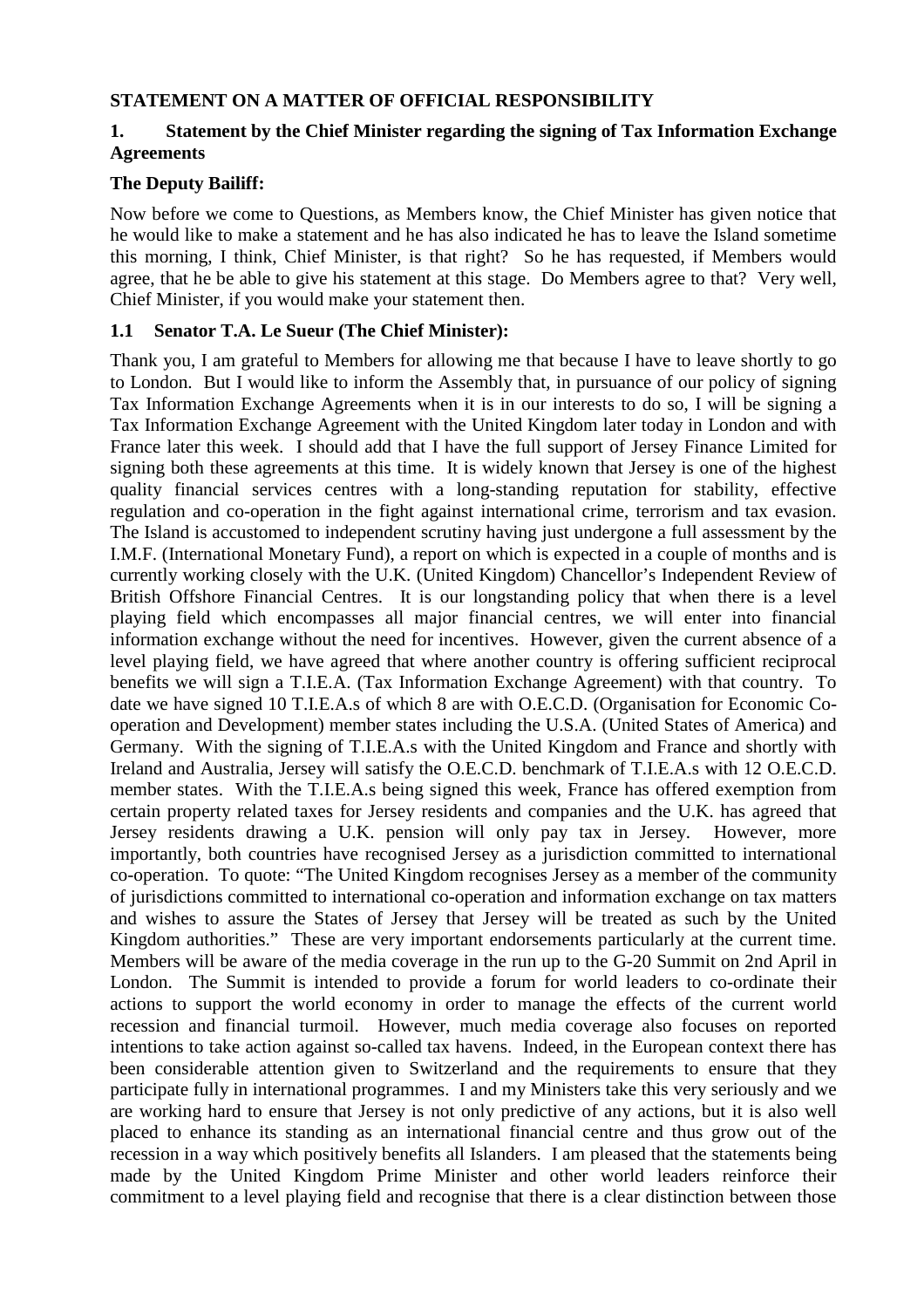international financial centres like Jersey who operate to internationally accepted standards and who are co-operating with exchange of information on tax matters and others who do not. The same understanding is emerging from the United States as is evidenced by the provisions within the Levin Bill. To give one example, the President of the European Commission said, in a recent speech: "There is no legal definition in E.C. (European Commission) or international law for tax havens or offshore financial centres. We have to be clear that some offshore financial centres are co-operating and accept recognised internationally accepted standards and others do not." He then went on to say: "The O.E.C.D. global forum on tax matters is drawing up a new list of jurisdictions that are not co-operating for exchange of information on tax matters." We called in Berlin for a list of unco-operative jurisdictions and a toolbox of sanctions. I understand the proposals in relation to unco-operative jurisdictions will be discussed at the Finance Minister's meeting this coming weekend and will be reviewed at the G-20 London Summit. I know that some Members and people in the Island are worried by the reports from the media. I am determined to do everything possible to ensure that Jersey emerges from the current turmoil and uncertainty in better shape to benefit from our position as a leading international finance centre. We are not and will not be complacent but I believe that our actions in recent years in reforming our tax systems, seeking the highest appropriate standard of regulation and business performance and engaging positively in the T.I.E.A. process, means that we have nothing to fear from the G-20 and subsequent processes. Indeed, it seems to me that it is those of our competitors who are pursuing isolationist, non-co-operative agendas which should be fearful and I think their clients should be reviewing their positions very carefully. Of course, the G-20 Summit is only one step in a very long process and we have much more work to do. I envisage that some of our highest priority work streams in the near future would be to support, protect and enhance our finance industry as this will benefit all Islanders. I am committed to doing so and I will continue to report on progress as major issues emerge. Thank you. **[Approbation]** 

### **1.1.1 Deputy R.G. Le Hérissier of St. Saviour:**

Thank you, 2 related points; would the Chief Minister calculate for the House how much business approximately will be lost by this and, secondly, would he acknowledge that this is essentially the first step on what could be the demise of the industry?

### **Senator T.A. Le Sueur:**

I do not believe that any volume of respectable business will be lost. If we lose some of the margins that is perhaps no bad thing, but I think, more importantly, by protecting our position for the future we stand to gain far more than we lose.

### **1.1.2 Deputy G.P. Southern of St. Helier:**

Did the Minister in that previous statement imply or intend to imply that we have some nonreputable business?

#### **Senator T.A. Le Sueur:**

No, I meant to imply that some customers will choose to go to places where there are different standards adopted for their own particular reasons. It is those sort of clients, for whatever reason that they choose, who may well find that their chosen location is a different one. I believe that, on balance, we will be in a very positive position.

### **1.1.3 Deputy G.P. Southern:**

Could the Minister outline to Members under what circumstances tax information will be exchanged and what type of businesses are concerned with the T.I.E.A.s he is currently signing?

#### **Senator T.A. Le Sueur:**

The criteria for allowing divulgence of information under a Tax Information Exchange Agreement is clearly set out in the individual agreements and certain criteria do have to be met.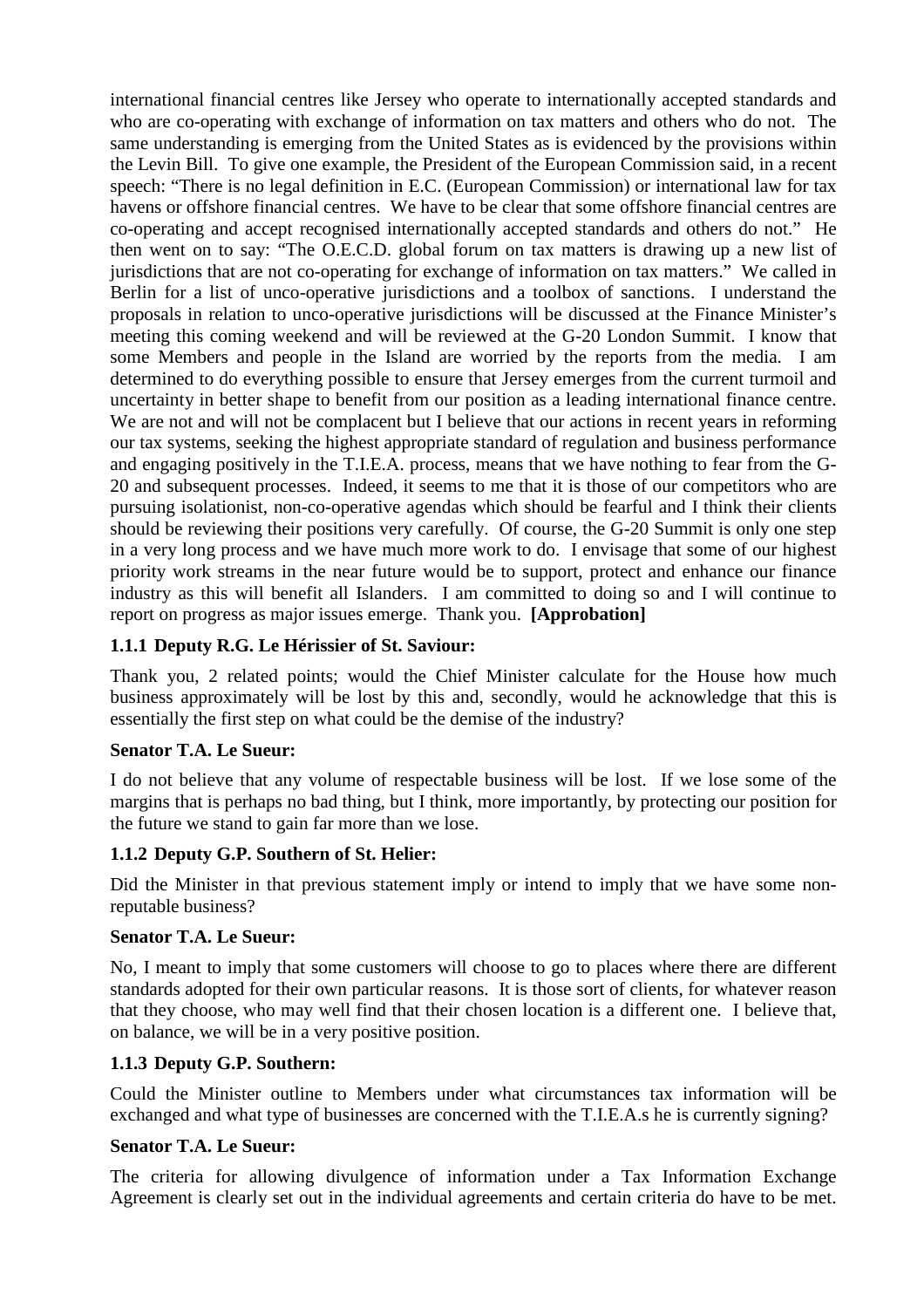Providing they are met we will co-operate fully. What we will not do is engage in any fishing expeditions or other activities of that nature.

# **1.1.4 Deputy P.V.F. Le Claire of St. Helier:**

Could I ask the Chief Minister whether Guernsey and the Isle of Man are also on track to do this this week? They have done it? Okay. Also, the quote on the front page is: "However, more importantly, both countries have recognised Jersey as a jurisdiction committed to international co-operation" and then the Minister goes on to quote. Could I ask who that quote is from, please?

### **Senator T.A. Le Sueur:**

That is a quotation which we have requested from the U.K. authorities and which they are prepared to give and that puts us in a much stronger position and is one of the reasons why we are now agreeing to sign the Information Exchange Agreement. That quote does come from the U.K. authorities.

# **1.1.5 Deputy P.V.F. Le Claire:**

Could I press the Chief Minister? Obviously making an international agreement in these times with our finance industry as the prime consideration for the future for employment for Jersey and acknowledging how important this is for the Island, it is important that Jersey does get these types of assurances from the United States authorities, but it is also equally important that when we are given these assurances, States Members know specifically who we are quoting, who are giving these assurances because if it is just somebody in the Back Benches of the Civil Service in England it is hardly adequate.

### **Senator T.A. Le Sueur:**

The quotation does not come from the Back Benches of the Civil Service, whatever they may be, it comes from people in authority and able to speak on behalf of the authorities with authority and competence.

# **1.1.6 Deputy M.R. Higgins of St. Helier:**

Could the Chief Minister tell us how much notice he had of this meeting and whether the Tax Information Exchange Agreement that he is going to be signing is the subject of negotiation with the U.K. Government or whether there are certain paths that have been imposed by the U.K. Government?

# **Senator T.A. Le Sueur:**

Negotiations have been in train with the U.K. authorities for the best part of the last 12 months. We have been negotiating and pressing for better terms before Jersey is prepared to sign. That is why we have delayed signing in comparison with Guernsey and the Isle of Man who signed some time ago. We have now received all the benefits that we need including, importantly, that of endorsement by the U.K. authorities and having got that endorsement, it is now, in our view, better that we sign sooner rather than later. The U.K. shares that view and that is why they asked last week if we would be interested in meeting with them this week to sign the agreement. I said yes we would and today is the day we are doing that meeting.

# **1.1.7 Deputy M.R. Higgins:**

Could the Chief Minister just again confirm that there were no conditions imposed by U.K. Government in that agreement?

# **Senator T.A. Le Sueur:**

No conditions imposed other than the ongoing negotiation that there inevitably is with any jurisdiction to do with its services agreements. We have achieved a situation where the terms are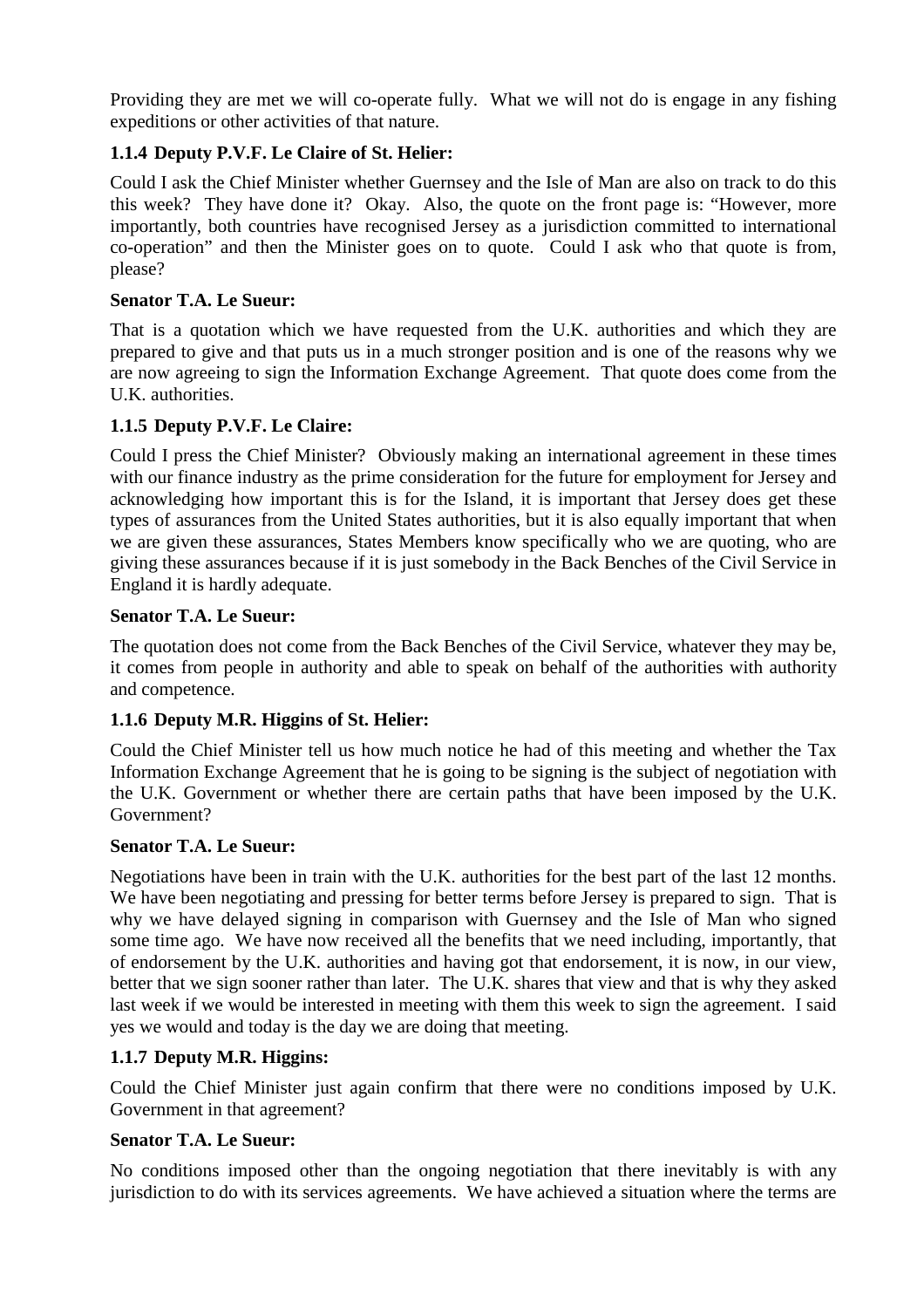felt satisfactory to us, satisfactory to the industry and satisfactory to the U.K. authorities. So as far as I am concerned it is a win, win, win situation.

# **1.1.8 Deputy M. Tadier of St. Brelade:**

Many see the G-20 Summit as the beginning of the end for offshore finance centres respectable or otherwise. Does the Chief Minister acknowledge this remote possibility that it may be so and can he inform the House what 'Plan B', if any, he has if Jersey does need to restructure its economy very quickly?

# **Senator T.A. Le Sueur:**

The Deputy is entitled to his opinions. I do not believe that this will be the beginning of the end for responsible and reputable off shore financial authorities, it may well be the beginning of the end for those who are unco-operative and badly regulated. Our objective is to make sure we are in a category of those who are complying, those who are seen to be responsible so that 'Plan B' is not required.

# **1.1.9 Deputy M. Tadier:**

I did ask if the worst case scenario that happens is there a 'Plan B.' Is the Minister saying there is no 'Plan B'?

# **Senator T.A. Le Sueur:**

Without knowing the extent of what the implications might be, it is difficult to concoct a 'Plan B.' It is far more important, in my view, that we do not need to get into that situation by taking all the steps we possibly can to protect ourselves and to demonstrate just how good and responsible we are and that is what we are doing.

# **1.1.10 Deputy P.J. Rondel of St. John:**

Given we are being squeezed by the U.S. and the U.K. and others, who hold people without trial, can we trust these governments? We are seeing U.K. citizens being released after 7 years in Guantanamo Bay without being charged; are you happy that you can do business and trust the U.K. Government? Is the Chief Minister happy?

# **Senator T.A. Le Sueur:**

If we do not have some degree of trust in the world it will never get anywhere and I have to believe and trust in responsible people taking responsible attitudes in a responsible manner and so, in short, I have full trust that the U.K. will deliver what they say they will deliver and that we will deliver what we say we will deliver.

# **1.1.11 Deputy G.P. Southern:**

Can the Minister inform Members when he will be releasing the terms of the T.I.E.A.s signed so that Members can check whether they are broadly or narrowly drawn?

# **Senator T.A. Le Sueur:**

Any Tax Information Agreement which is signed has to come before this House to be ratified. I have already done that in respect of some which rates the Nordic countries and they will be down for a session to debate shortly. When we do the U.K. one it will be no doubt in a couple of months' time when the paper work is all completed. But the T.I.E.A. does not come into effect until and unless it has been ratified by both jurisdictions.

# **1.1.12 Deputy R.G. Le Hérissier:**

Would the Chief Minister confirm his statement about all the finance industry was in support? Would he say that was indeed the case and if not, what were the main objections that were received from that industry?